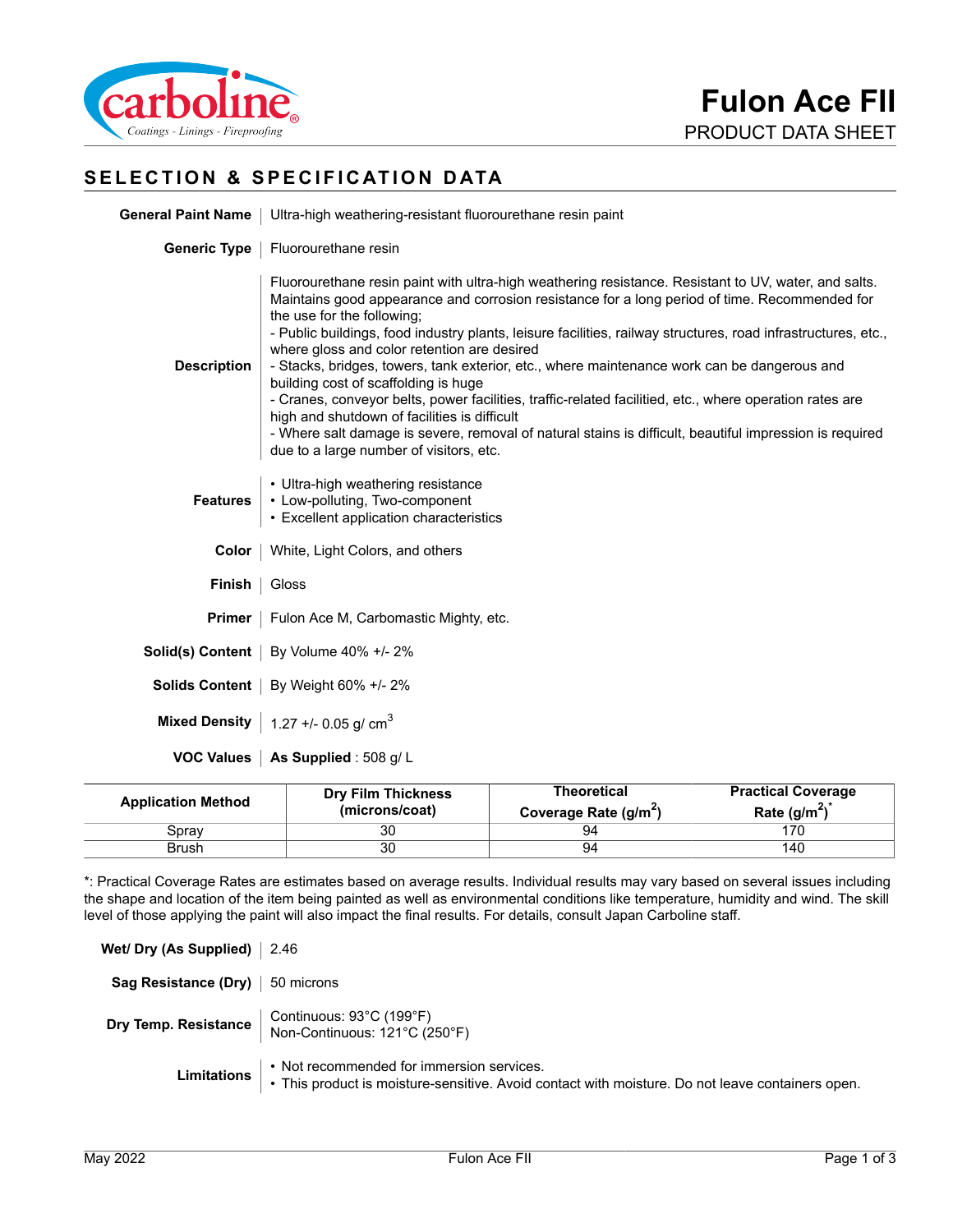

## **SUBSTRATES & SURFACE PREPARATION**

**General** Generally applied over appropriate intermediate coatings such as "Fulon Ace M." Surfaces must be clean and dry. Remove any oil or grease from surface to be coated with clean rags soaked in an adequate solvent.

#### **MIXING & THINNING**

|                 | Power mix Part A, combine with Part B, then power mix until uniform consistency.                                                                                                                                                                                                                         |
|-----------------|----------------------------------------------------------------------------------------------------------------------------------------------------------------------------------------------------------------------------------------------------------------------------------------------------------|
| Mixing          | In principle, the whole contents in the containers of Part A and B should be mixed together. When<br>using partial kits out of necessity, agitate Part A and B separately, until uniform consistency, use a<br>scale to weigh each part precisely, then combine and power mix until uniform consistency. |
| <b>Thinning</b> | Use of Fulon Ace FII Thinner or Fulon Ace FII Winter Grade Thinner is recommended.                                                                                                                                                                                                                       |
|                 | Use of thinners other than those supplied or recommended by JAPAN CARBOLINE may adversely<br>affect product performance.                                                                                                                                                                                 |
|                 | <b>Ratio</b>   Part A : Part B = $5:1$ (by weight)                                                                                                                                                                                                                                                       |
|                 | $5^{\circ}$ C: 12 hours<br><b>Pot Life</b> $\left  \begin{array}{c} 10^{\circ}$ C: 10 hours 20°C: 6 hours<br>30°C: 3 hours                                                                                                                                                                               |

### **APPLICATION EQUIPMENT GUIDELINES**

Listed below are general equipment guidelines for the application of this product. Job site conditions may require modifications to these guidelines to achieve the desired results.

**Application Tool** | Airless spray, Brush

| <b>Airless Spray</b> | $\cdot$ Pump Ratio: 30 : 1<br>• Output Pressure: 10-15 MPa<br>• Tip Size: 0.013-0.017"<br>• Filter Size: 100 Mesh (if needed)<br>• Thinning: up to 15 weight % |
|----------------------|----------------------------------------------------------------------------------------------------------------------------------------------------------------|
|                      | • Appropriate Viscosity: 20-40 sec. (IHS cup)                                                                                                                  |

### **APPLICATION CONDITIONS**

| .onditior    | 10 J.C                 | hiant                  | .<br>and i the co<br>ım |
|--------------|------------------------|------------------------|-------------------------|
| .<br>Minimum | $(A1^{\circ}F)$<br>⊏∘ึ | -00<br>$(A \cup C')$   | $0\%$                   |
| Maximum      | (1000)<br>EO .<br>ວເ   | $\sim$<br>109°F'<br>тv | 85%                     |